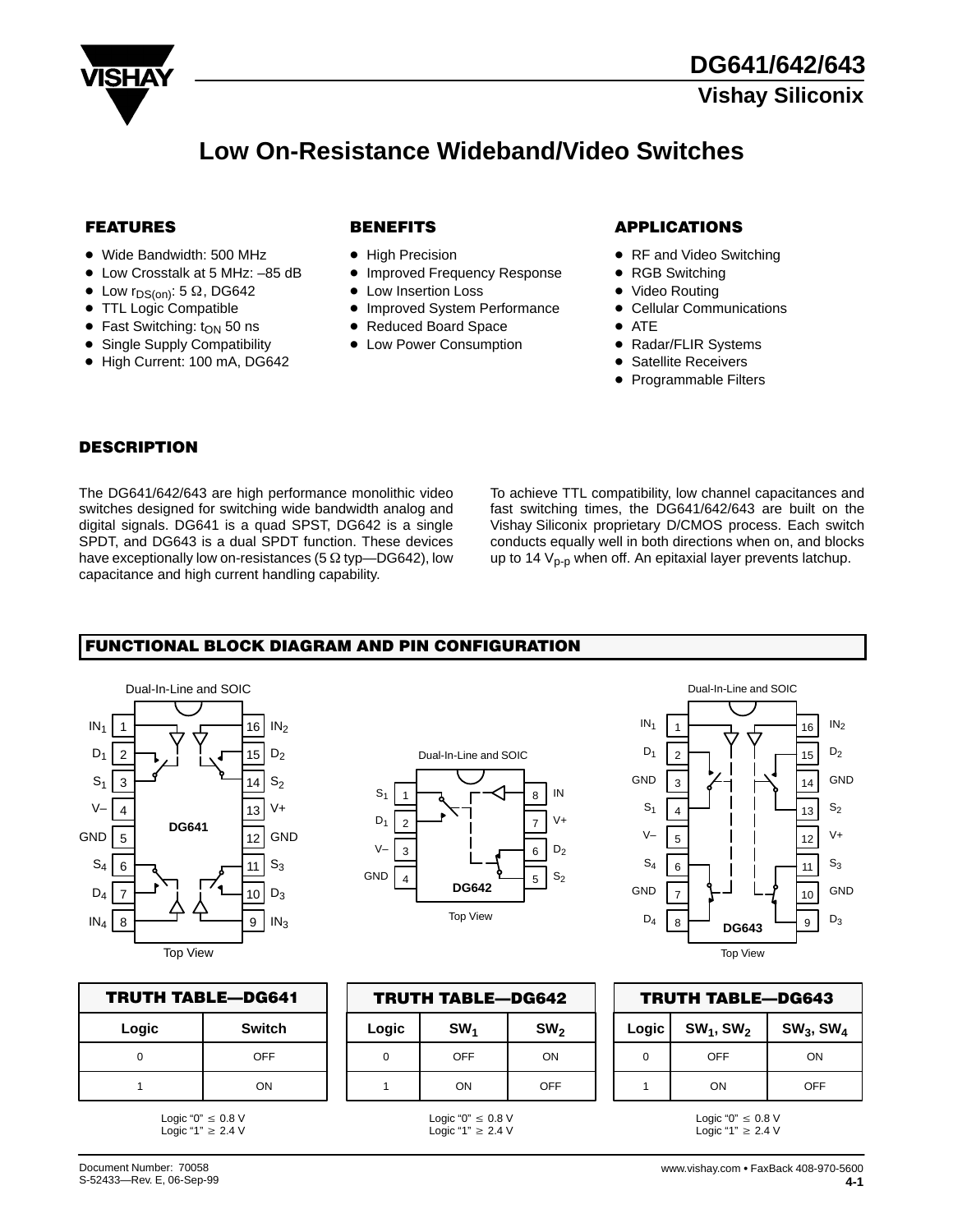

| <b>ORDERING INFORMATION</b>                        |                    |                |  |  |  |
|----------------------------------------------------|--------------------|----------------|--|--|--|
| <b>Part Number</b><br><b>Temp Range</b><br>Package |                    |                |  |  |  |
| <b>DG641</b>                                       |                    |                |  |  |  |
| $-40$ to 85 $\degree$ C                            | 16-Pin Plastic DIP | <b>DG641DJ</b> |  |  |  |
|                                                    | 16-Pin Narrow SOIC | DG641DY        |  |  |  |
| <b>DG642</b>                                       |                    |                |  |  |  |
| $-40$ to 85 $\degree$ C                            | 8-Pin Plastic DIP  | DG642DJ        |  |  |  |
|                                                    | 8-Pin Narrow SOIC  | DG642DY        |  |  |  |
| <b>DG643</b>                                       |                    |                |  |  |  |
| $-40$ to 85 $\degree$ C                            | 16-Pin Plastic DIP | DG643DJ        |  |  |  |
|                                                    | 16-Pin Narrow SOIC | DG643DY        |  |  |  |

## **ABSOLUTE MAXIMUM RATINGS**

|                                                   | or 20 mA, whichever occurs first |
|---------------------------------------------------|----------------------------------|
|                                                   |                                  |
|                                                   | or 20 mA, whichever occurs first |
|                                                   |                                  |
|                                                   |                                  |
|                                                   | DG642  100 mA                    |
| Current, S or D (Pulsed 1 ms, 10% duty cycle max) |                                  |
|                                                   | DG641/643  200 mA                |
|                                                   | DG642  300 mA                    |

| Power Dissipation (Package) <sup>b</sup> |  |
|------------------------------------------|--|
|                                          |  |
|                                          |  |
|                                          |  |

# Notes:<br>a. Si

- a. Signals on S<sub>X</sub>, D<sub>X</sub>, or IN<sub>X</sub> exceeding V+ or V– will be clamped by internal diodes. Limit forward diode current to maximum current ratings.
- b. All leads welded or soldered to PC Board.
- c. Derate 7.6 mW/-C above 75-C
- d. Derate 6 mW/°C above 75°C<br>e. Derate 80 mW/°C above 75°C
- 

## **SCHEMATIC DIAGRAM (TYPICAL CHANNEL)**



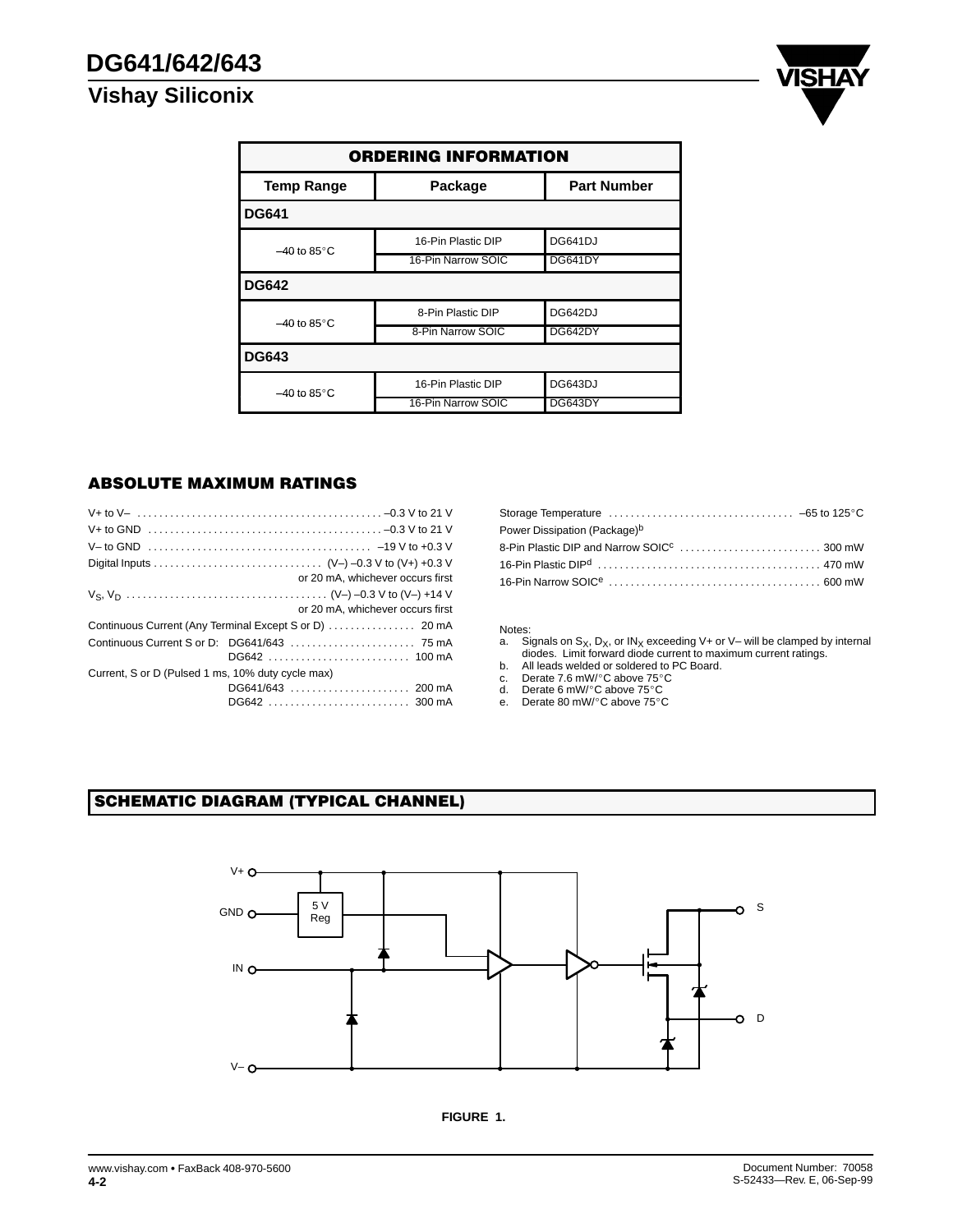

| <b>SPECIFICATIONS FOR DG641 AND DG643</b> |                             |                                                                          |                   |                                   |                        |                    |            |
|-------------------------------------------|-----------------------------|--------------------------------------------------------------------------|-------------------|-----------------------------------|------------------------|--------------------|------------|
|                                           |                             | <b>Test Conditions</b><br><b>Unless Otherwise Specified</b>              |                   | Limits<br>$-40$ to 85 $\degree$ C |                        |                    |            |
| <b>Parameter</b>                          | Symbol                      | $V + = 15 V$ , $V - = -3 V$<br>$V_{INH} = 2.4 V, V_{INL} = 0.8 V^e$      | Temp <sup>a</sup> | Min <sup>b</sup>                  | <b>Typ<sup>c</sup></b> | Maxb               | Unit       |
| <b>Analog Switch</b>                      |                             |                                                                          |                   |                                   |                        |                    |            |
| Analog Signal Rangedd                     |                             | $V - = -5 V$ , $V + = 12 V$                                              | Full              | $-5$                              |                        | 8                  | $\vee$     |
|                                           | VANALOG                     | $V - =$ GND, $V + = 12$ V                                                | Full              | $\Omega$                          |                        | 8                  |            |
| Drain-Source On-Resistance                | $r_{DS(on)}$                | $I_S = -10$ mA, $V_D = 0$ V                                              | Room<br>Full      |                                   | 8                      | 15<br>20           | $\Omega$   |
| r <sub>DS(on)</sub> Match                 | $\Delta r_{DS(on)}$         |                                                                          | Room              |                                   | $\mathbf{1}$           | 2                  |            |
| Source Off Leakage Current                | $I_{S(off)}$                | $V_S = 0 V$ , $V_D = 10 V$                                               | Room<br>Full      | $-10$<br>$-100$                   | $-0.02$                | 10<br>100          |            |
| Drain Off Leakage Current                 | $I_{D(off)}$                | $V_S = 10 V, V_D = 0V$                                                   | Room<br>Full      | $-10$<br>$-100$                   | $-0.02$                | 10<br>100          | nA         |
| Channel On Leakage Current                | $I_{D(0n)}$                 | $V_S = V_D = 0 V$                                                        | Room<br>Full      | $-10$<br>$-100$                   | $-0.1$                 | 10<br>100          |            |
| <b>Digital Control</b>                    |                             |                                                                          |                   |                                   |                        |                    |            |
| Input Voltage High                        | V <sub>INH</sub>            |                                                                          | Full              | 2.4                               |                        |                    |            |
| Input Voltage Low                         | <b>VINL</b>                 |                                                                          | Full              |                                   |                        | 0.8                | $\vee$     |
| <b>Input Current</b>                      | $I_{IN}$                    | $V_{IN}$ = GND or V+                                                     | Room<br>Full      | $-1$<br>$-20$                     | 0.05                   | $\mathbf{1}$<br>20 | μA         |
| <b>Dynamic Characteristics</b>            |                             |                                                                          |                   |                                   |                        |                    |            |
| On State Input Capacitanced               | $\mathrm{C}_\mathrm{S(on)}$ | $V_S = V_D = 0 V$                                                        | Room              |                                   | 10                     | 20                 |            |
| Off State Input Capacitance <sup>d</sup>  | $C_{S(off)}$                | $V_S = 0 V$                                                              | Room              |                                   | $\overline{4}$         | 12                 | pF         |
| Off State Output Capacitance <sup>d</sup> | $C_{D(off)}$                | $V_D = 0 V$                                                              | Room              |                                   | $\overline{4}$         | 12                 |            |
| <b>Bandwidth</b>                          | <b>BW</b>                   | $R_L = 50 \Omega$ , See Figure 6                                         | Room              |                                   | 500                    |                    | <b>MHz</b> |
| Turn On Time                              | $t_{ON}$                    |                                                                          | Room<br>Full      |                                   | 50                     | 70<br>140          | ns         |
| Turn Off Time                             | $t_{\text{OFF}}$            | $R_L = 1 k\Omega$ , $C_L = 35 pF$ , See Figure 2                         | Room<br>Full      |                                   | 28                     | 50<br>85           |            |
| Charge Injection                          | Q                           | $C_L$ = 1000 pF, $V_D$ = 0 V, See Figure 3                               | Room              |                                   | $-19$                  |                    | pC         |
| Off Isolation                             | <b>OIRR</b>                 | $R_{IN}$ = 75 $\Omega$ , $R_L$ = 75 $\Omega$ , f = 5 MHz<br>See Figure 4 | Room              |                                   | $-60$                  |                    |            |
| All Hostile Crosstalk                     | X <sub>TALK(AH)</sub>       | $R_{IN}$ = 10 $\Omega$ , $R_L$ = 75 $\Omega$ , f = 5 MHz<br>See Figure 5 | Room              |                                   | $-87$                  |                    | dB         |
| <b>Power Supplies</b>                     |                             |                                                                          |                   |                                   |                        |                    |            |
| Positive Supply Current                   | $ + $                       |                                                                          | Room<br>Full      |                                   | 3.5                    | 6<br>9             |            |
| <b>Negative Supply Current</b>            | $\vdash$                    | $V_{IN}$ = 0 V or $V_{IN}$ = 5 V                                         | Room<br>Full      | -6<br>$-9$                        | $-3$                   |                    | mA         |

Notes:

a. Room = 25-C, Full = as determined by the operating temperature suffix.

b. Typical values are for DESIGN AID ONLY, not guaranteed nor subject to production testing.<br>c. The algebraic convention whereby the most negative value is a minimum and the most positive a maximum, is used in this data

d. Guaranteed by design, not subject to production test.

e.  $V_{IN}$  = input voltage to perform proper function.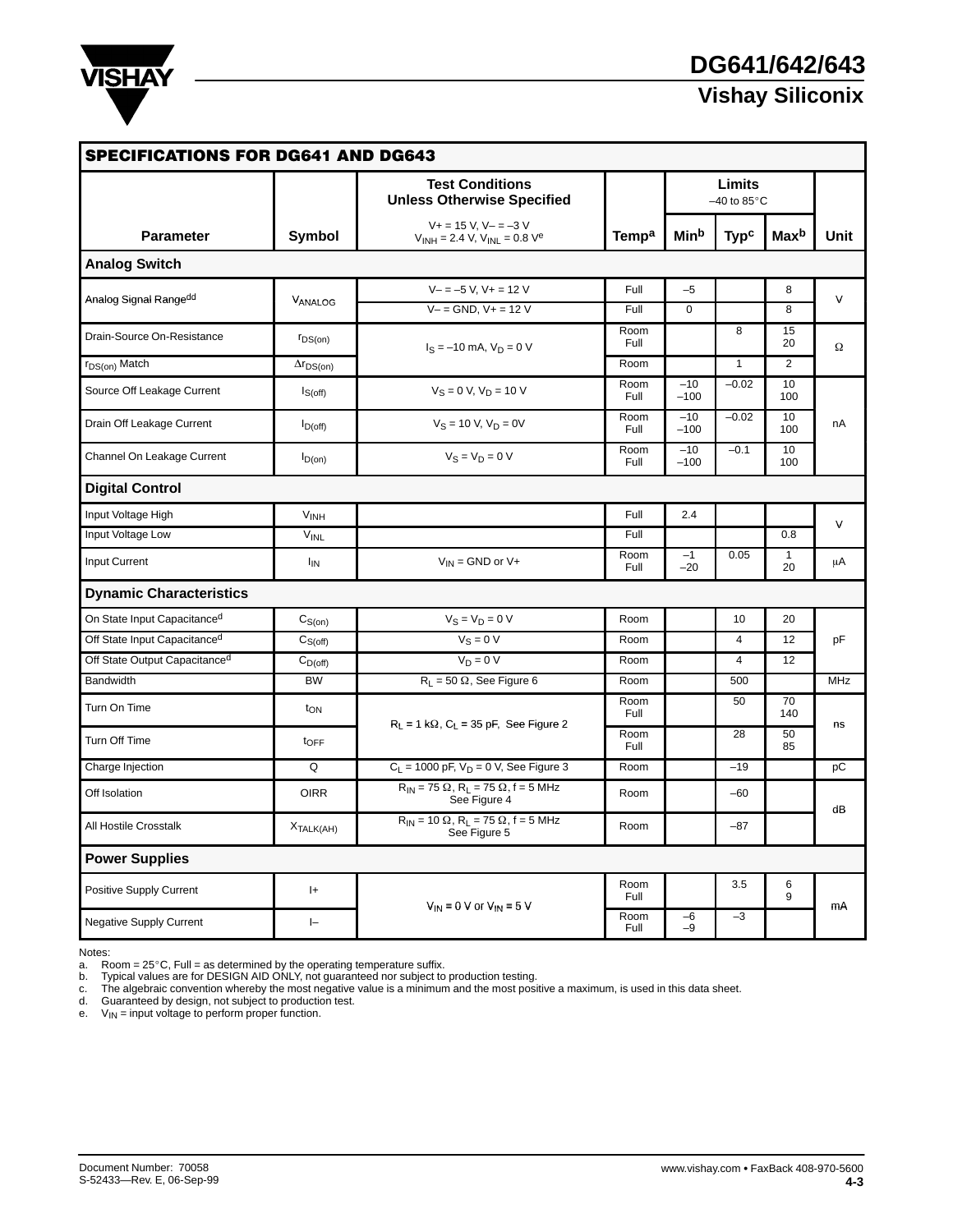

| <b>SPECIFICATIONS FOR DG642</b> |                        |                                                                          |              |                                   |                        |                    |            |
|---------------------------------|------------------------|--------------------------------------------------------------------------|--------------|-----------------------------------|------------------------|--------------------|------------|
|                                 |                        | <b>Test Conditions</b><br><b>Unless Otherwise Specified</b>              |              | Limits<br>$-40$ to $85^{\circ}$ C |                        |                    |            |
| <b>Parameter</b>                | Symbol                 | $V + = 15 V$ , $V - = -3 V$<br>$V_{INH} = 2.4 V, V_{INL} = 0.8 Ve$       | <b>Tempa</b> | Minb                              | <b>Typ<sup>c</sup></b> | Max <sup>b</sup>   | Unit       |
| <b>Analog Switch</b>            |                        |                                                                          |              |                                   |                        |                    |            |
|                                 |                        | $V - = -5 V$ , $V + = 12 V$                                              | Full         | $-5$                              |                        | 8                  | $\vee$     |
| Analog Signal Ranged            | VANALOG                | $V = GND$ . $V + = 12V$                                                  | Full         | $\Omega$                          |                        | 8                  |            |
| Drain-Source On-Resistance      | $r_{DS(on)}$           | $I_S = -10$ mA, $V_D = 0$ V                                              | Room<br>Full |                                   | 5                      | 8<br>9             | Ω          |
| $r_{DS(on)}$ Match              | $\Delta r_{DS(on)}$    |                                                                          | Room         |                                   | 0.5                    | $\mathbf{1}$       |            |
| Source Off Leakage Current      | $I_{S(off)}$           | $V_S = 0 V, V_D = 10 V$                                                  | Room<br>Full | $-10$<br>$-200$                   | $-0.04$                | 10<br>200          |            |
| Drain Off Leakage Current       | $I_{D(off)}$           | $V_S = 10 V, V_D = 0V$                                                   | Room<br>Full | $-10$<br>$-200$                   | $-0.04$                | 10<br>200          | nA         |
| Channel On Leakage Current      | $I_{D(on)}$            | $V_S = V_D = 0 V$                                                        | Room<br>Full | $-10$<br>$-200$                   | $-0.2$                 | 10<br>200          |            |
| <b>Digital Control</b>          |                        |                                                                          |              |                                   |                        |                    |            |
| Input Voltage High              | <b>V<sub>INH</sub></b> |                                                                          | Full         | 2.4                               |                        |                    | $\vee$     |
| Input Voltage Low               | <b>VINL</b>            |                                                                          | Full         |                                   |                        | 0.8                |            |
| Input Current                   | $I_{IN}$               | $V_{IN}$ = GND or V+                                                     | Room<br>Full | $-1$<br>$-20$                     | 0.05                   | $\mathbf{1}$<br>20 | μA         |
| <b>Dynamic Characteristics</b>  |                        |                                                                          |              |                                   |                        |                    |            |
| On State Input Capacitanced     | $C_{S(0n)}$            | $V_S = V_D = 0 V$                                                        | Room         |                                   | 19                     | 40                 |            |
| Off State Input Capacitanced    | $C_{S(off)}$           | $V_S = 0 V$                                                              | Room         |                                   | 8                      | 20                 | pF         |
| Off State Output Capacitanced   | $C_{D(off)}$           | $V_D = 0 V$                                                              | Room         |                                   | 8                      | 20                 |            |
| Bandwidth                       | <b>BW</b>              | $R_L = 50 \Omega$ , See Figure 6                                         | Room         |                                   | 500                    |                    | <b>MHz</b> |
| Turn On Time                    | $t_{ON}$               | $R_L = 1 k\Omega$ , $C_L = 35 pF$ , See Figure 2                         | Room<br>Full |                                   | 60                     | 100<br>160         | ns         |
| Turn Off Time                   | $t_{\text{OFF}}$       |                                                                          | Room<br>Full |                                   | 40                     | 60<br>100          |            |
| Charge Injection                | Q                      | $C_L = 1000$ pF, $V_D = 0$ V, See Figure 3                               | Room         |                                   | $-40$                  |                    | pC         |
| Off Isolation                   |                        | $R_{IN}$ = 75 $\Omega$ , $R_L$ = 75 $\Omega$ , f = 5 MHz<br>See Figure 4 | Room         |                                   | $-63$                  |                    |            |
| All Hostile Crosstalk           | X <sub>TALK(AH)</sub>  | $R_{IN}$ = 10 $\Omega$ , $R_L$ = 75 $\Omega$ , f = 5 MHz<br>See Figure 5 | Room         |                                   | $-85$                  |                    | dB         |
| <b>Power Supplies</b>           |                        |                                                                          |              |                                   |                        |                    |            |
| Positive Supply Current         | $ +$                   | $V_{IN}$ = 0 V or $V_{IN}$ = 5 V                                         | Room<br>Full |                                   | 3.5                    | 6<br>9             |            |
| <b>Negative Supply Current</b>  | $\vdash$               |                                                                          | Room<br>Full | $-6$<br>$-9$                      | $-3$                   |                    | mA         |

Notes:<br>a. Room = 25°C, Full = as determined by the operating temperature suffix.<br>b. The algebraic convention whereby the most negative value is a minimum and the most positive a maximum, is used in this data sheet.<br>c. Typi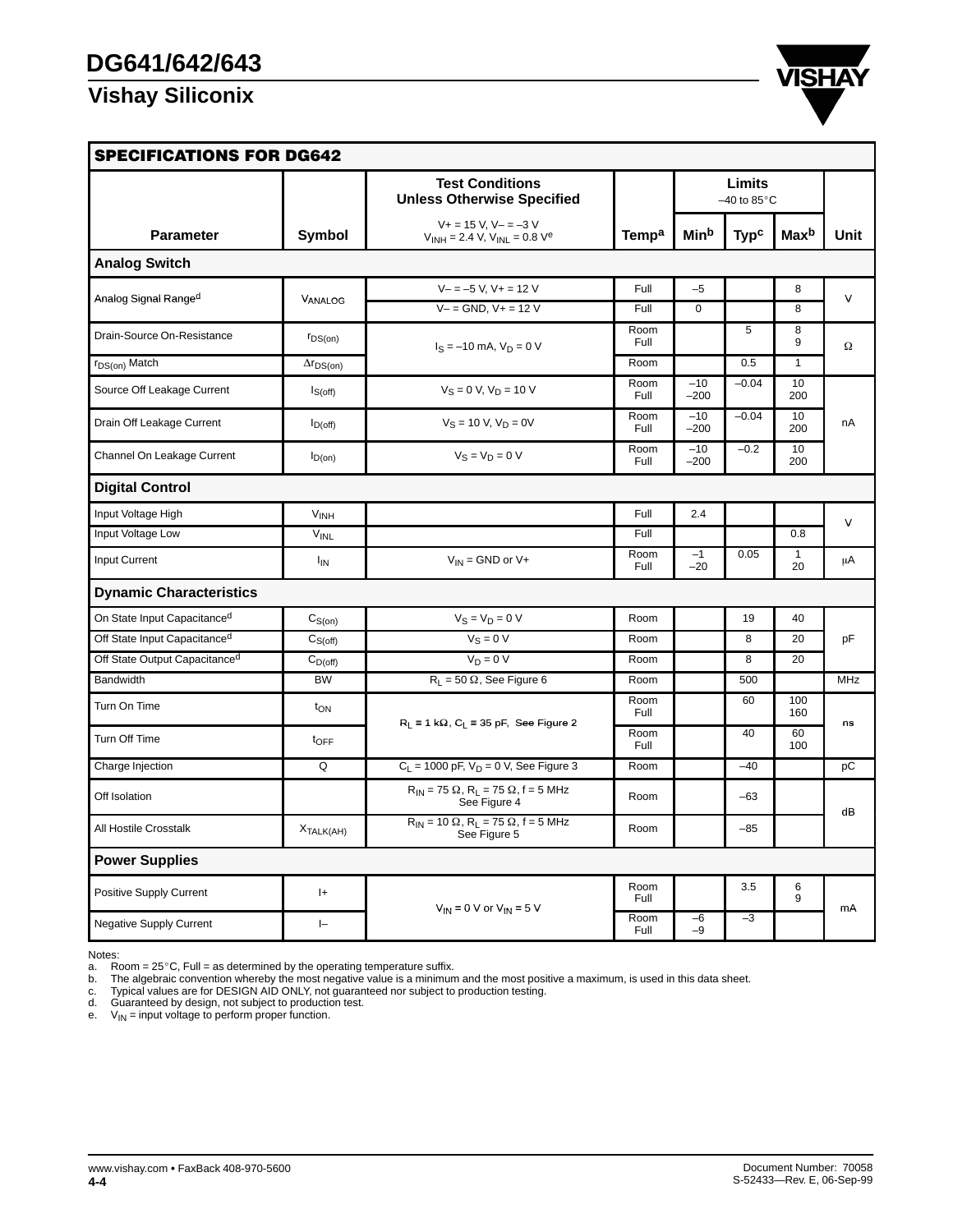

# **DG641/642/643 Vishay Siliconix**

## **TYPICAL CHARACTERISTICS (25°C UNLESS NOTED)**





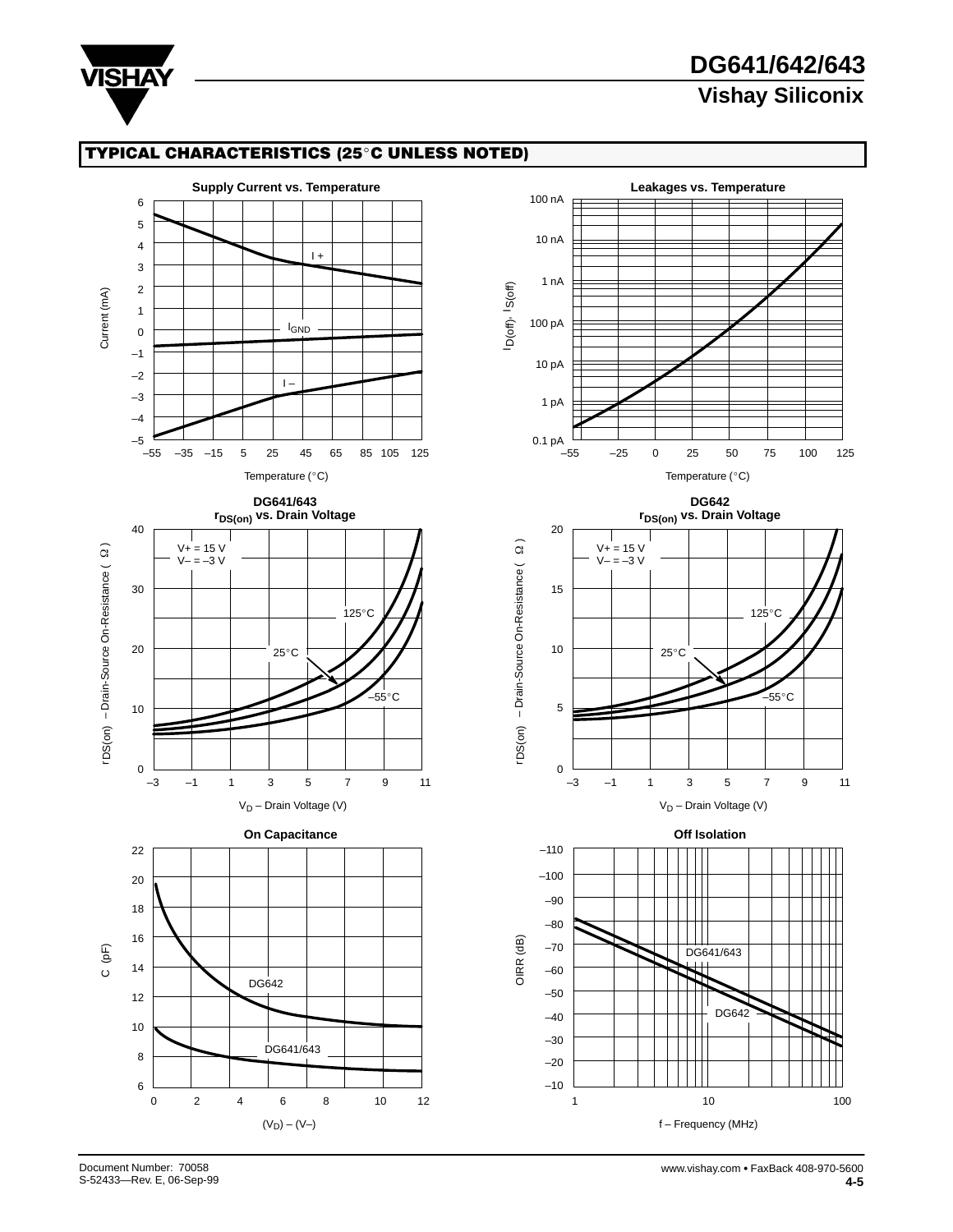# **DG641/642/643**

# **Vishay Siliconix**



## **TYPICAL CHARACTERISTICS (25°C UNLESS NOTED)**







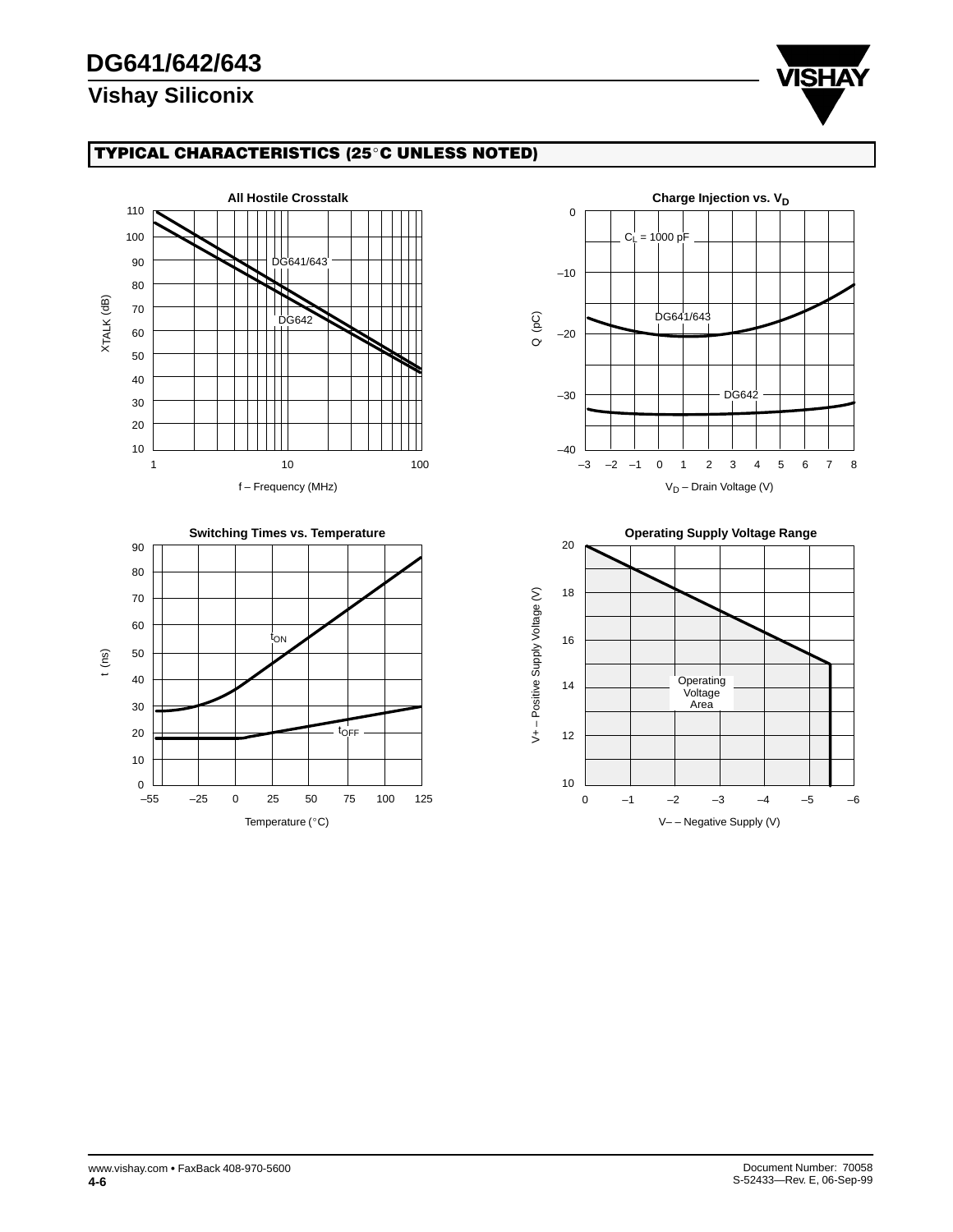

# **DG641/642/643 Vishay Siliconix**

## **TEST CIRCUITS**





#### **FIGURE 2.** Switching Time





 $\Delta V_O$  = measured voltage error due to charge injection<br>The charge injection in coulombs is Q = C<sub>L</sub> x  $\Delta V_O$ 





**FIGURE 4.** Off Isolation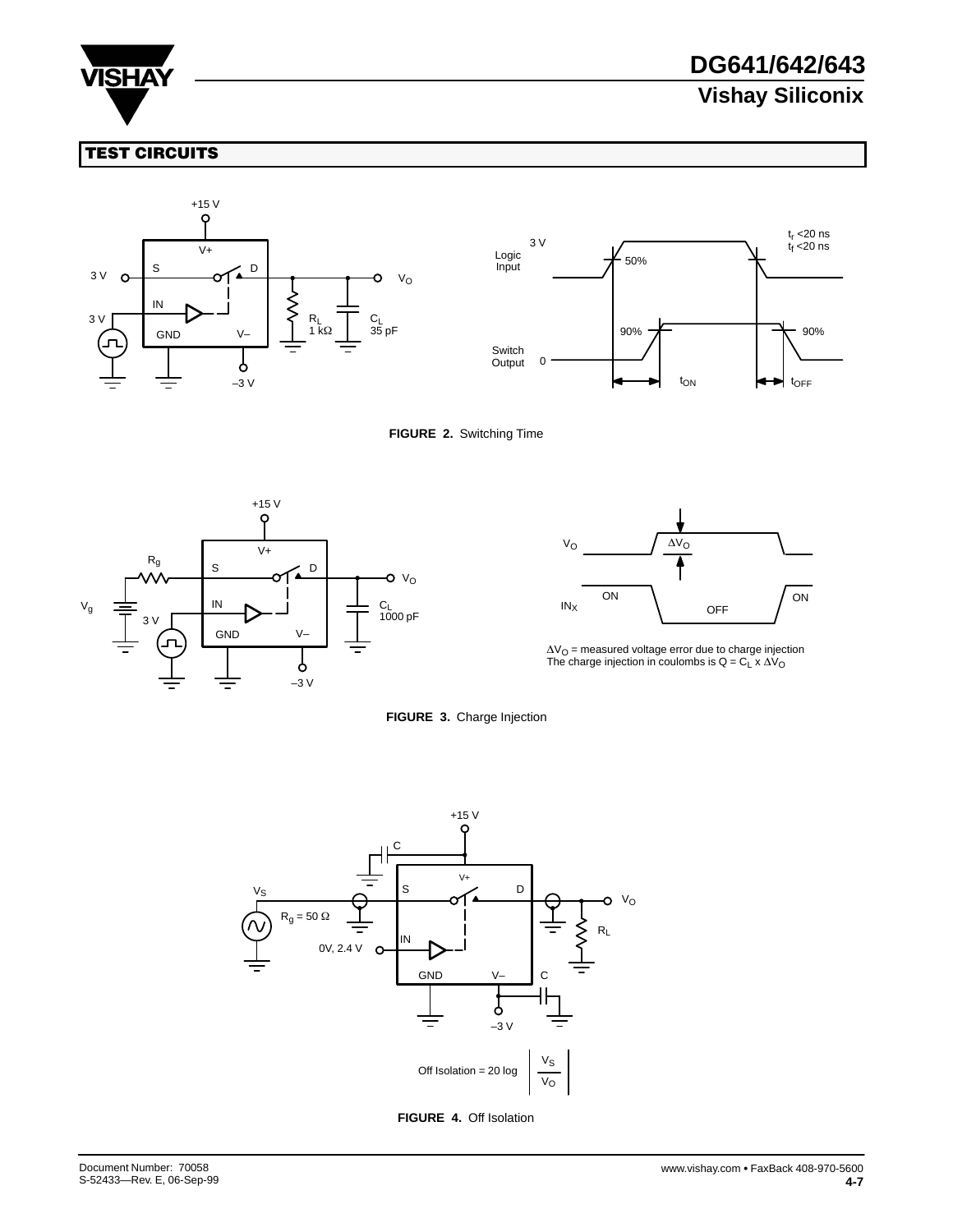

## **TEST CIRCUITS**



**FIGURE 5.** All Hostile Crosstalk –  $X_{\text{TALK(AH)}}$ 



**FIGURE 6.** Bandwidth

## **APPLICATIONS**

#### **Device Description**

The DG641/642/643 switches offer true bidirectional switching of high frequency analog or digital signals with minimum signal crosstalk, low insertion loss, and negligible non-linearity distortion and group delay.

Built on the Siliconix D/CMOS process, these switches provide excellent off-isolation with a bandwidth of around 500 MHz. The silicon-gate D/CMOS processing also yields fast switching speeds.

An on-chip regulator circuit maintains TTL input compatibility over the whole operating supply voltage range shown, easing control logic interfacing.

Circuit layout is facilitated by the interchangeability of source and drain terminals.

#### **Frequency Response**

A single switch on-channel exhibits both resistance  $[r_{DS(on)}]$ and capacitance  $[C_{S(on)}]$ . This RC combination has an attenuation effect on the analog signal – which is frequency dependent (like an RC low-pass filter). The –3 dB bandwidth of the DG641/642/643 is typically 500 MHz (into 50  $\Omega$ ).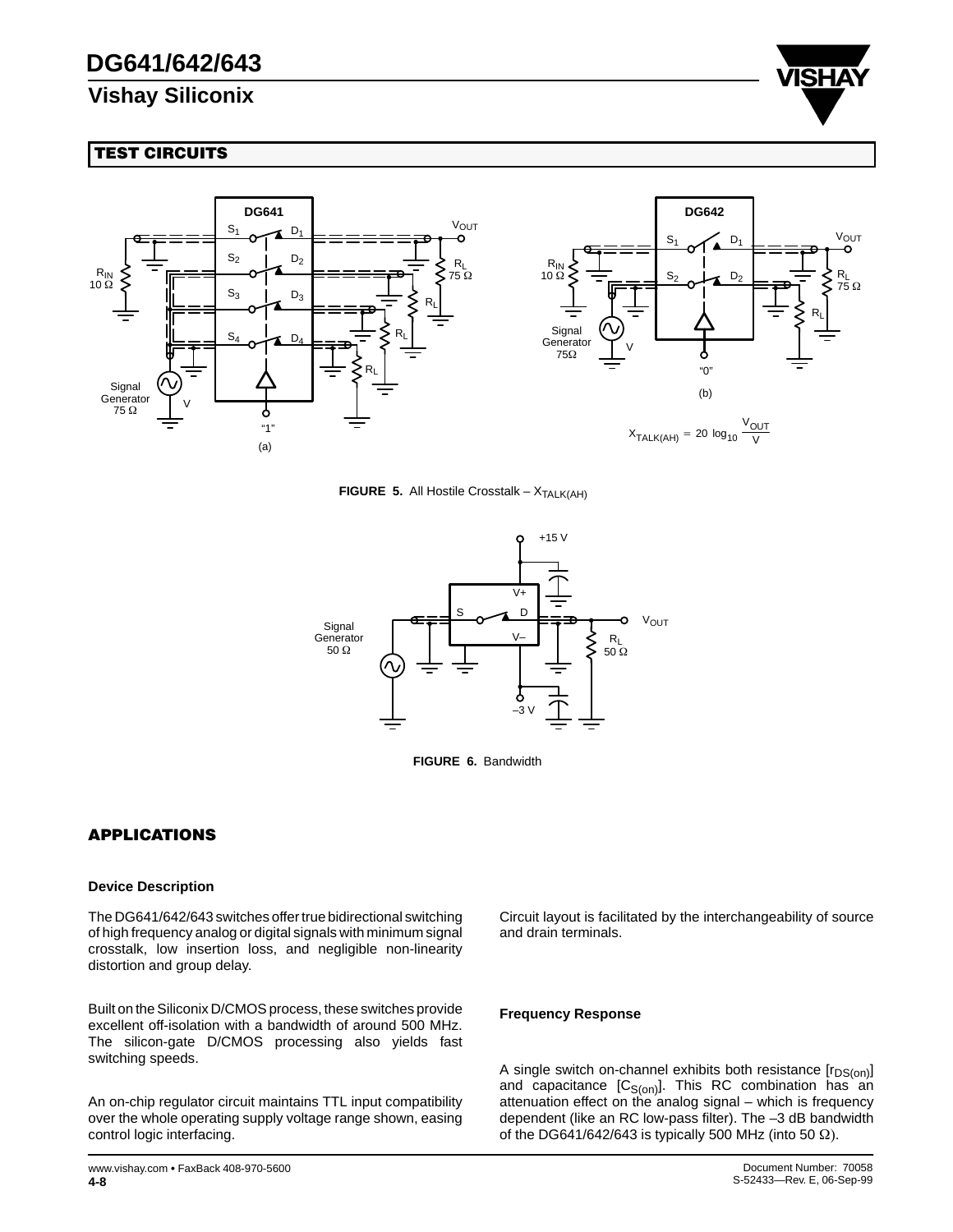

### **APPLICATIONS**

#### **Power Supplies**

Power supply flexibility is a useful feature of the DG641/642/643 series. It can be operated from a single positive supply (V+) if required (V– connected to ground).

Note that the analog signal must not exceed V– by more than –0.3 V to prevent forward biasing the substrate p-n junction. The use of a V– supply has a number of advantages:

- 1. It allows flexibility in analog signal handling, i.e., with  $V =$  $-5$  V and V + = 12 V; up to  $\pm 5$ -V ac signals can be controlled.
- 2. The value of on capacitance  $[C_{S(0n)}]$  may be reduced. A property known as 'the body-effect' on the DMOS switch devices causes various parametric effects to occur. One of these effects is the reduction in  $C_{S(0n)}$  for an increasing V body-source. Note however that to increase Vnormally requires  $V+$  to be reduced (since  $V+$  to  $V-$  = 21 V max.). A reduction in V+ causes an increase in  $r_{DS(on)}$ , hence a compromise has to be achieved. It is also useful to note that tests indicate that optimum video linearity performance (e.g., differential phase and gain) occurs when V– is around –3 V.
- 3. V– eliminates the need to bias the analog signal using potential dividers and large coupling capacitors.

#### **Decoupling**

It is an established rf design practice to incorporate sufficient bypass capacitors in the circuit to decouple the power supplies to all active devices in the circuit. The dynamic performance of the DG641/642/643 series is adversely affected by poor decoupling of power supply pins. Also, of even more significance, since the substrate of the device is connected to the negative supply, adequate decoupling of this pin is essential. Suitable decoupling capacitors are 1- to 10-uF tantalum bead, plus 10- to 100-nF ceramic or polyester.

#### **Rules:**

- 1. Decoupling capacitors should be incorporated on all power supply pins (V+, V–). (See Figure 7).
- 2. They should be mounted as close as possible to the device pins.
- 3. Capacitors should be of a suitable type with good high frequency characteristics – tantalum bead and/or ceramic disc types are adequate.

**DG641/642/643 Vishay Siliconix**



**FIGURE 7.** Supply Decoupling

#### **Board Layout**

PCB layout rules for good high frequency performance must also be observed to achieve the performance boasted by these analog switches. Some tips for minimizing stray effects are:

- 1. Use extensive ground planes on double sided PCB, separating adjacent signal paths. Multilayer PCB is even better.
- 2. Keep signal paths as short as practically possible, with all channel paths of near equal length.
- 3. Careful arrangement of ground connections is also very important. Star connected system grounds eliminate signal current, flowing through ground path parasitic resistance, from coupling between channels.

Figure 8 shows a 4-channel video multiplexer using a DG641.

In Figure 9, two coax cables terminated on 75  $\Omega$  bring two video signals to the DG642 switch. The two drains tied together lower the on-state capacitance. An Si582 video amplifier drives a double terminated 75- $\Omega$  cable. The double terminated coax cable eliminates line reflections.